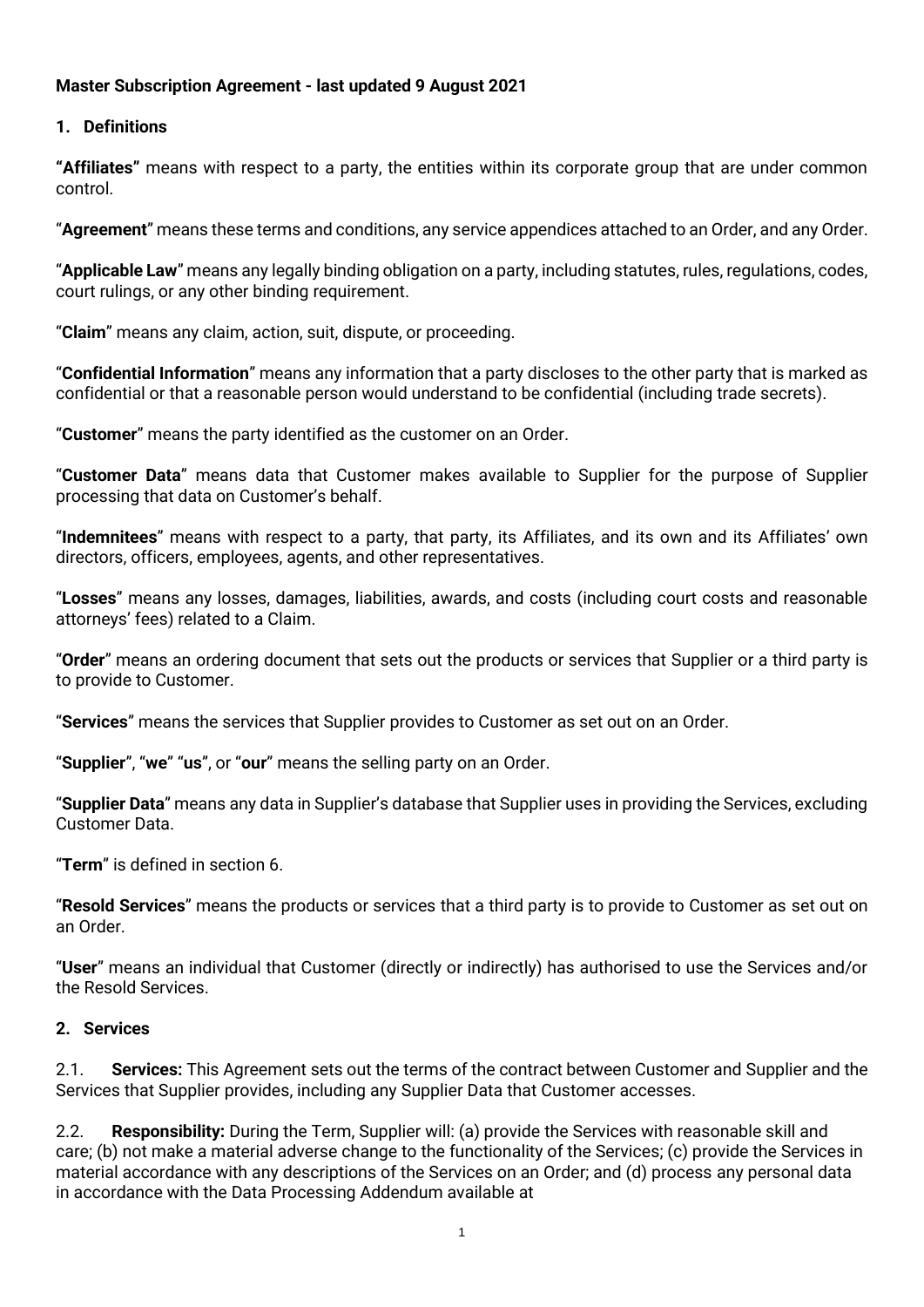[https://www.cision.com/legal/customerdpa.](https://www.cision.com/legal/customerdpa/) Except as expressly stated in section 2.2, all other warranties, conditions, and representations, whether express or implied, are excluded, subject to Applicable Law.

2.3. **Resold Services:** Any Services and Resold Services will be set out on an Order. Where an Order specifies Services and Resold Services: (i) Supplier will provide Services to Customer subject to the terms of this Agreement; and (ii) the third party will provide Resold Services to Customer subject to the terms of the separate contract in place between Customer and the third party. Supplier is only responsible for its own Services and not any Resold Services.

## **3. Use of the Services**

3.1. **Responsibility:** Customer: (a) is responsible for its compliance with this Agreement and will procure that each User complies with the terms of this Agreement as if that User were Customer; and (b) has the right, title, permissions, and interest in the Customer Data to make it available to Supplier for processing.

3.2. **Restrictions:** Customer will not: (a) sell, resell, license, sublicense, distribute, or otherwise make the Services (or the results of the Services, including Supplier Data) available to anybody other than its Users for their own internal use, unless stated otherwise on an Order; (b) subject to Applicable Law, attempt to reversecompile, disassemble, reverse engineer, or otherwise reduce to human-perceivable form any part of the Services; (c) use the Services or any Supplier Data in a manner that violates Applicable Law, including Applicable Law about data protection, privacy, or information security; or (d) interfere with or disrupt the performance of the Services, including spamming, hacking, and violating Supplier's API rate limits.

3.3. **Password protection:** Each party will use reasonable efforts to ensure that any User IDs and passwords to use Services are kept confidential. Subject to Applicable Law, each party will promptly notify the other party upon discovery if the security of a User ID or password may be or is compromised.

### **4. Fees**

4.1. **Fees:** Customer will pay the fees for the Services set out in an Order. The fees for the Services are exclusive of legally applicable taxes, levies, duties, or similar governmental assessments, including goods and services, value-added, withholding, and sales taxes. Customer will provide Supplier with the information it reasonably requires to send an invoice. All fees are invoiced annually in advance, unless stated otherwise on an Order.

4.2. **Orders and Resold Services:** Customer will pay: (a) Supplier the fees for the Services and any Resold Services set out on an Order which Supplier sends to Customer (for Resold Services, Supplier collects the fees for Resold Services on the third party's behalf); and (b) the fees for the Services set out on an Order that a third party sends to Customer, and in such case, the third party collects the amounts due to Supplier on Supplier's behalf.

### **5. Confidential Information and intellectual property**

5.1. **Confidential Information:** Confidential Information does not include any information that: (a) is or becomes generally known to the public without breach of any obligation owed to the disclosing party; (b) the receiving party knew prior to its disclosure by the disclosing party without breach of any obligation owed to the disclosing party; (c) a third party made available to the receiving party without breach of any obligation owed to the disclosing party; or (d) the receiving party independently developed.

5.2. **Keep in confidence:** The receiving party will keep the Confidential Information of the disclosing party confidential for the Term and for two years after the end of the Term, provided that any trade secrets within Confidential Information will remain confidential until they are no longer trade secrets. The receiving party will only use the disclosing party's Confidential Information for performing its obligations under this Agreement or using the Services. Nothing in this section 5 prevents the receiving party from disclosing the disclosing party's Confidential Information: (a) to its Affiliates, data licensors, third party vendors, legal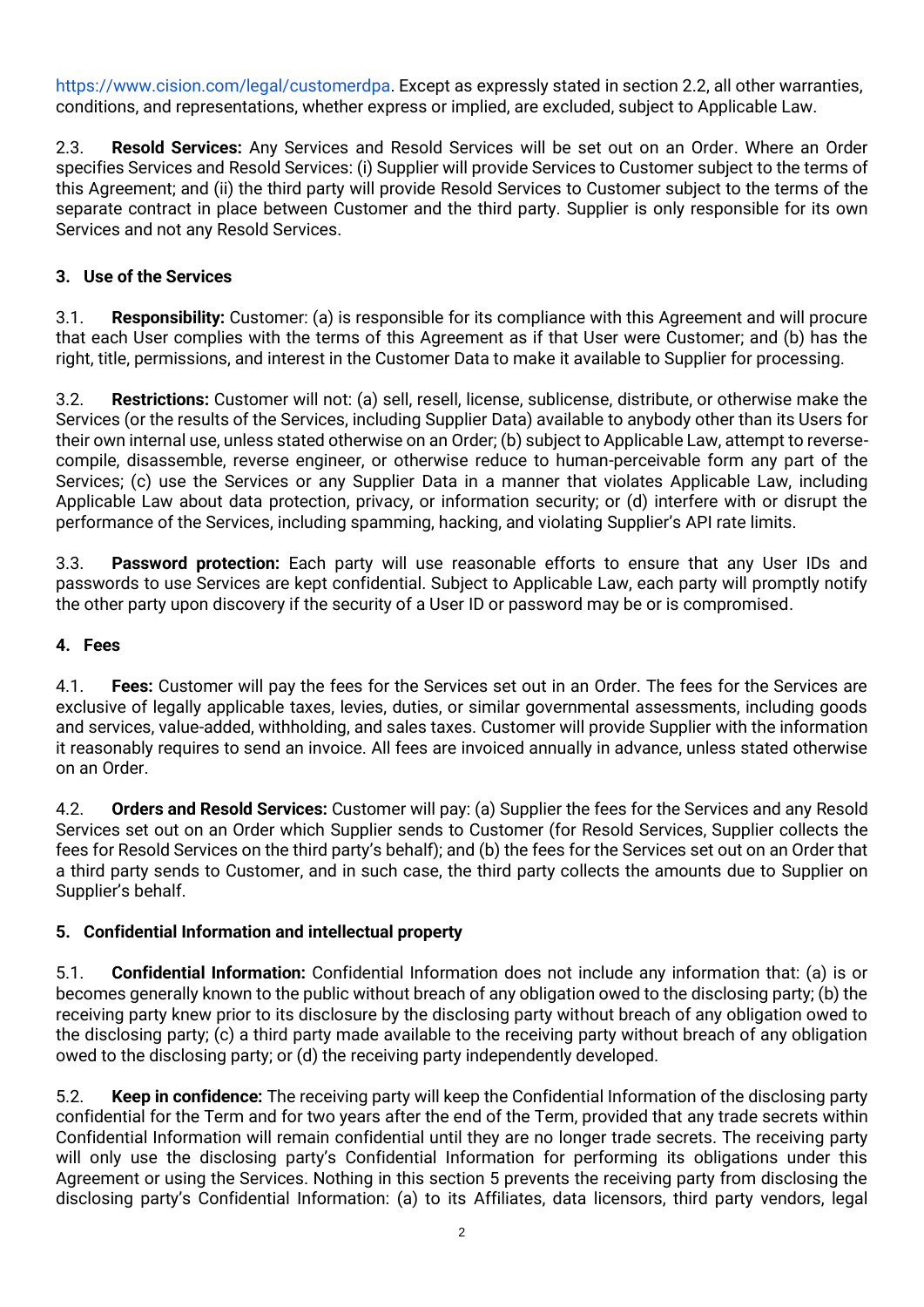advisers, accountants, potential investors, or other professional advisers where required (collectively, "**Permitted Recipients**"), provided that the receiving party remains responsible for its obligations and for the Permitted Recipients' use and disclosure of the Confidential Information; or (b) if required to disclose it under Applicable Law, provided that the receiving party will inform the disclosing party of the disclosure requirement, if legally permitted, as soon as reasonably practicable.

5.3. **Intellectual property rights:** Supplier or its licensors owns all intellectual property rights in the Services and the Supplier Data. Customer owns all intellectual property rights in the Customer Data. Other than as set out elsewhere in this Agreement, Customer is not granted any rights to Supplier's intellectual property rights.

5.4. **User feedback:** Supplier may use, incorporate into the Services, or otherwise exploit any suggestion, feature request, recommendation, correction, or other feedback ("**Feedback**") that Customer or its Users provide related to the use of the Services.

# **6. Term and termination**

6.1. **Term:** This Agreement begins when it is signed by the parties or agreed to via an Order, whichever is earlier, and it continues until all Orders have expired or been terminated in accordance with the terms of this Agreement ("**Term**").

6.2. **Mutual termination:** A party may terminate this Agreement at any time on written notice to the other party if: (a) the other party is in material breach and, if remediable, the breach is not remedied within 30 days of being notified in writing of the breach; or (b) the other party begins insolvency proceedings, becomes the subject of a petition in liquidation, or any other proceeding relating to insolvency, liquidation, bankruptcy, or assignment for the benefit of creditors (including similar proceedings under Applicable Law); or (c) the other party makes an arrangement with its creditors related to concerns about insolvency (including similar proceedings under Applicable Law).

6.3. **Accrued rights and survival:** A party's accrued rights and liabilities are not impacted by termination of this Agreement. Sections 1, 3.2, 4, 5, 6, 7 and 9 survive termination of this Agreement. At termination or expiration, all licenses granted by either party shall terminate.

# **7. Exclusions and limitations of liability**

# **\*\*\*Please read sections 7.1-7.3 as they exclude/limit each party's liability\*\*\***

7.1. **What the parties are liable for:** Nothing in this Agreement excludes or limits a party's liability for any Losses that cannot be excluded or limited under Applicable Law (including fraud). If this Agreement is governed by German law, then the Losses that cannot be excluded or limited under Applicable Law are fraud, wilful misconduct, gross negligence, or damages resulting from death, physical injury, breach of cardinal duties or damages to a person's health.

7.2. **Losses a party is liable for:** Subject to sections 7.1 and 7.3, a party is only liable for Losses that the other party suffers as a direct and reasonably foreseeable result of a party's breach of its obligations under this Agreement. Other than as set out in section 7.1 and the previous sentence, neither party will be liable to the other party for any other Losses of any kind (including lost profits or consequential, incidental, punitive, special or indirect damages related to this Agreement, whether under theory of contract, tort, product liability or otherwise, regardless of whether such a person or entity was advised of such potential damage).

7.3. **Liability cap:** Subject to section 7.1, each party's total liability, however arising, is capped at the amounts set out in the table below.

| Fees for the Services in 12 months   Liability cap |  |
|----------------------------------------------------|--|
| preceding date of Claim                            |  |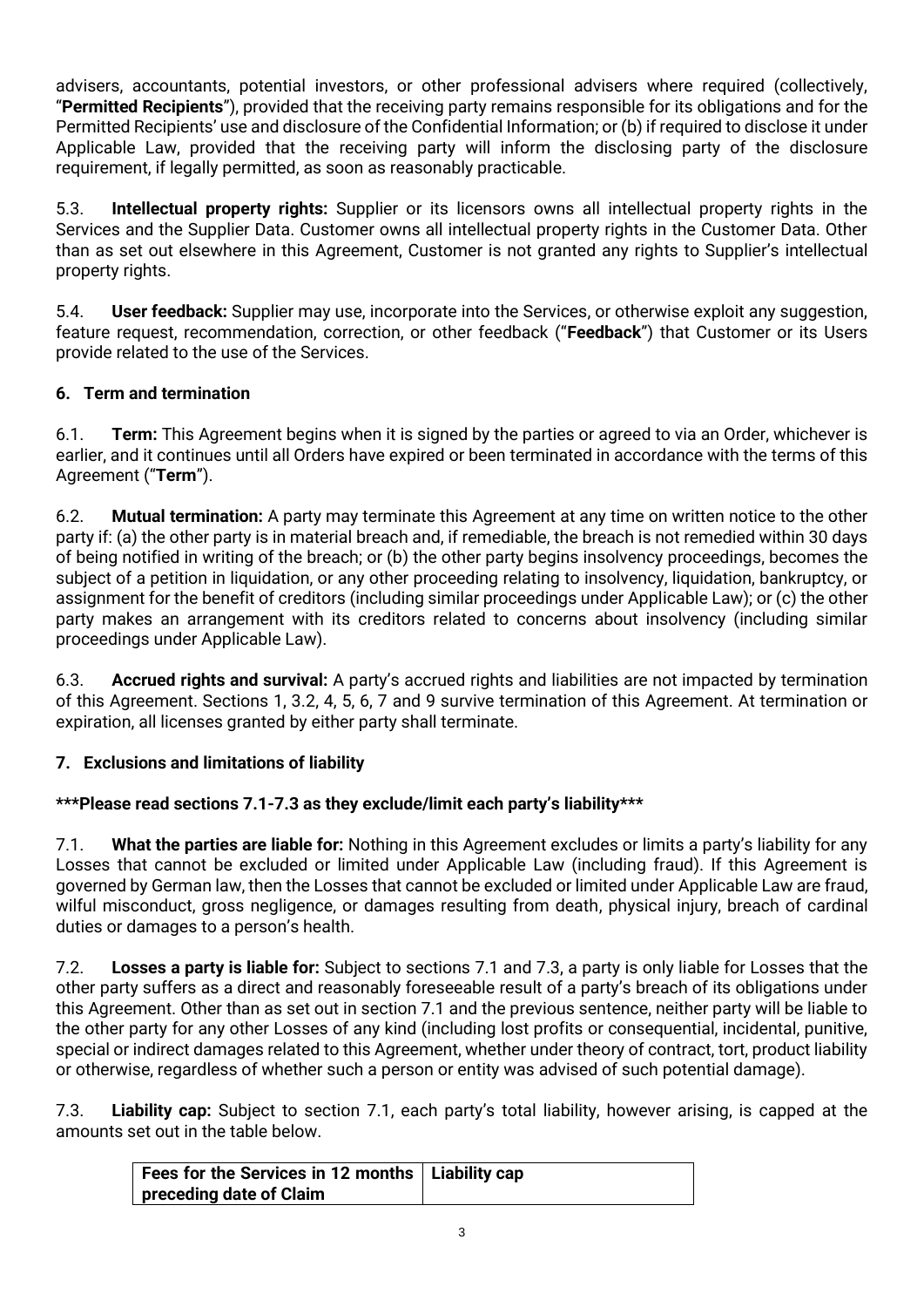| Less than \$100,000     | 110% of the fees for Services     |  |
|-------------------------|-----------------------------------|--|
| $$100,001 - $1,000,000$ | Two times the fees for Services   |  |
| \$1,000,001 or greater  | Three times the fees for Services |  |

## **8. Indemnity**

8.1. **Supplier's indemnity:** Supplier will indemnify Customer's Indemnitees against Losses arising out of a third party Claim against Customer that Customer's use of the Services infringes the intellectual property rights of a third party. The indemnity does not apply if the Claim is based on Customer's use of the Services in violation of its obligations under this Agreement. Where there is an indemnified Claim, Supplier: (i) may secure the right for Customer to continue using the Services; or (ii) replace or modify the Services so that they become non-infringing. If (i) and (ii) are not reasonably available, Supplier may terminate the infringing Services on 30 days' written notice to Customer and provide a pro rata refund of any prepaid fees for the terminated Services that were not provided.

8.2. **Customer's indemnity:** Customer will indemnify Supplier's Indemnitees against Losses arising out of a third-party Claim against Supplier that Customer Data infringes the intellectual property rights of a third party.

8.3. **Indemnity process:** The indemnified party will give the indemnifying party prompt written notice of any Claim and sole control to defend or settle the Claim. The indemnified party will use its commercially reasonable efforts to mitigate its Losses.

## **9. General**

9.1. **Privacy:** Supplier processes User data in accordance with its Privacy Statement available at [https://gdpr.cision.com/dataprivacynotice\\_customersprospects.](https://gdpr.cision.com/dataprivacynotice_customersprospects)

9.2. **Rules of interpretation:** The words "include" and "including" are deemed to have the words "without limitation" following them; and references to "will" have the same meaning as "shall".

9.3. **Force Majeure:** Neither party is liable for a breach caused by an event beyond its reasonable control, including a natural disaster, disease outbreak, war, riot, terrorist action, civil commotion, malicious damage, government action, industrial action or dispute, fire, flood, storm, or failure of third party telecommunications services.

9.4. **Publicity:** Neither party will publicly disclose the relationship between the parties or the Services provided under this Agreement without the other party's prior written consent.

9.5. **Invalidity:** If any term of this Agreement is found invalid, illegal or unenforceable, the rest of the Agreement remains in effect.

9.6. **No waiver:** Either party's delay or failure to enforce a term of the Agreement is not a waiver of that right and does not prevent that party from later enforcing that term or any other term.

9.7. **Notice:** Each party will deliver notices for legal service or material breach in writing and by a courier service or recorded delivery: for Supplier, to its registered office address as set out on an Order; for Customer, to its address as set out in an Order. Any notices for any other matter may be delivered in accordance with the previous sentence or by email. If sent by email, Customer will send the notice t[o legalnotices@cision.com](mailto:legalnotices@cision.com) with Customer's account manager in copy, and Supplier will send the notice to Customer via an email address listed in any Order. Notice sent by recorded delivery is deemed received three business days after posting; email notice is deemed received 24 hours after it is sent.

9.8. **Assignment:** Neither party may assign, transfer, charge or otherwise encumber, create any trust over, or deal in any manner with this Agreement, or any right, benefit, or interest under it, nor transfer or novate